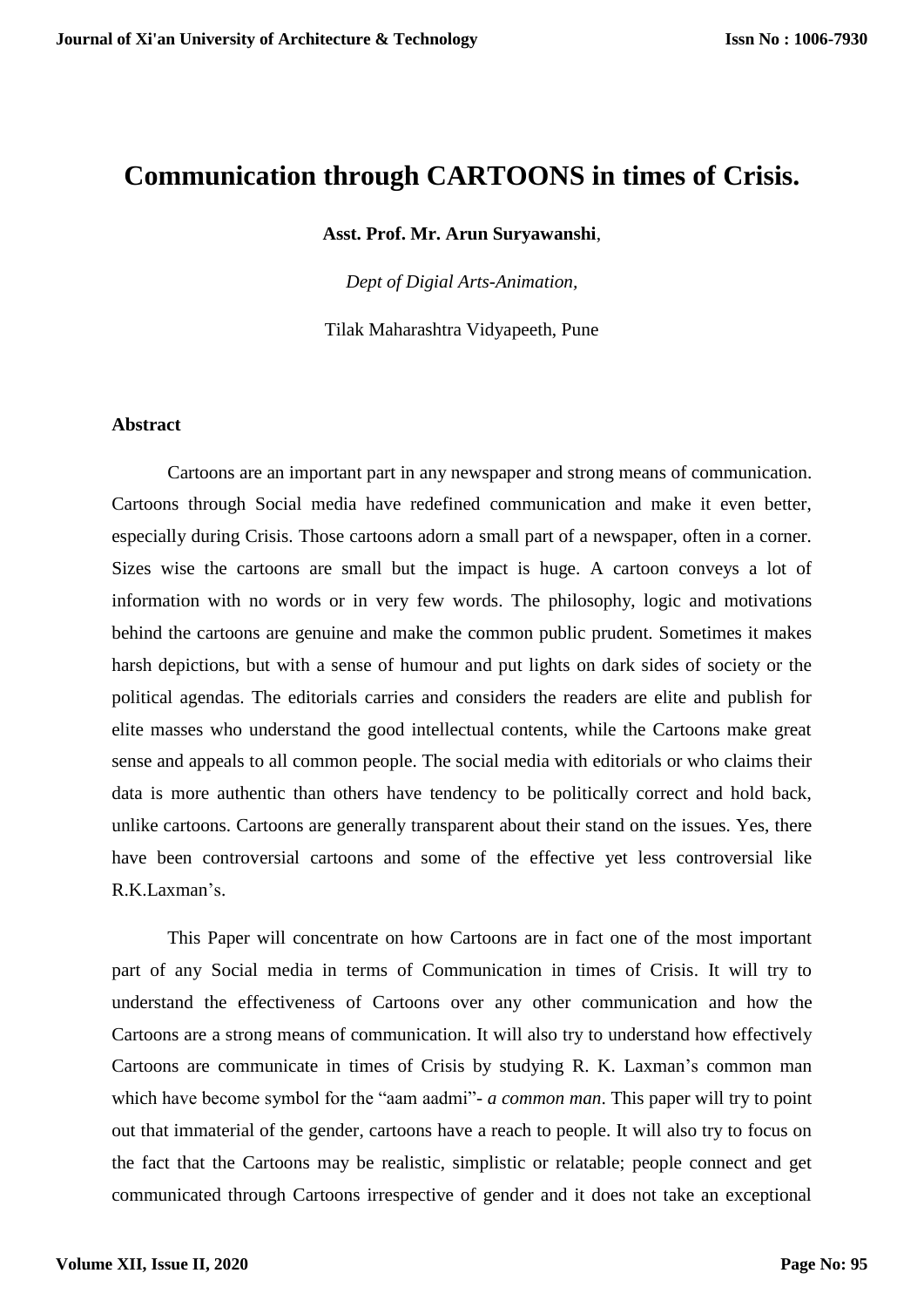understanding of politics or sociology or the current crisis but just awareness. The methods of research will include a qualitative and a quantitative analysis by questionnaire method to understand how people read and understand and get communicated through cartoons over media.

**Keywords:** *Crisis communication, Cartoons on crisis, Social cartoons, Political Cartoons, Media cartoons, Cartoons in Newspaper, Cartoons on social media;*

**\_\_\_\_\_\_\_\_\_**

# **Introduction:**

Virginia Satir says:

*"Once a human being has arrived on this earth, communication is the largest single factor determining what kinds of relationships he makes with others and what happens to him [or her]."*

From the times of Leonardo-da-Vinci caricatures have been an art form that was used for light hearted satirical comedy that often exaggerated the physical features of the subject to create humour. Cartoons have evolved from the 1700's where they were elaborate heavy on dialogues and obscure visuals. Cartoons have proven to be operative and influential communication tools that involve viewers of all background for years. They provide brief, humorous, quick-witted snapshots of all types of issues from society. The purpose of this paper is to demonstrate the role played by cartoons in setting the examples of R.K. Laxman's Cartoons published with focused on National Crisis interest through emphasizing themes published in leading newspapers of India.

Newspaper cartoons are a sketch or comic strip holding social messages that generally narrates to present happenings, typically found on the journalistic side of the newsprint. These are used to communicate in general opinions but construct valuable thoughts and provide specific knowledge on current socio-political crisis. Newspaper cartoons as a replication of public opinion rather than an initiator of thought. *(1)*

As a commercial Artist, I've come to the following unscientific conclusion on why cartoons work so well when you need to communicate crisis and related issues or need people to participate. Cartoons are the most important part of any Social media in terms of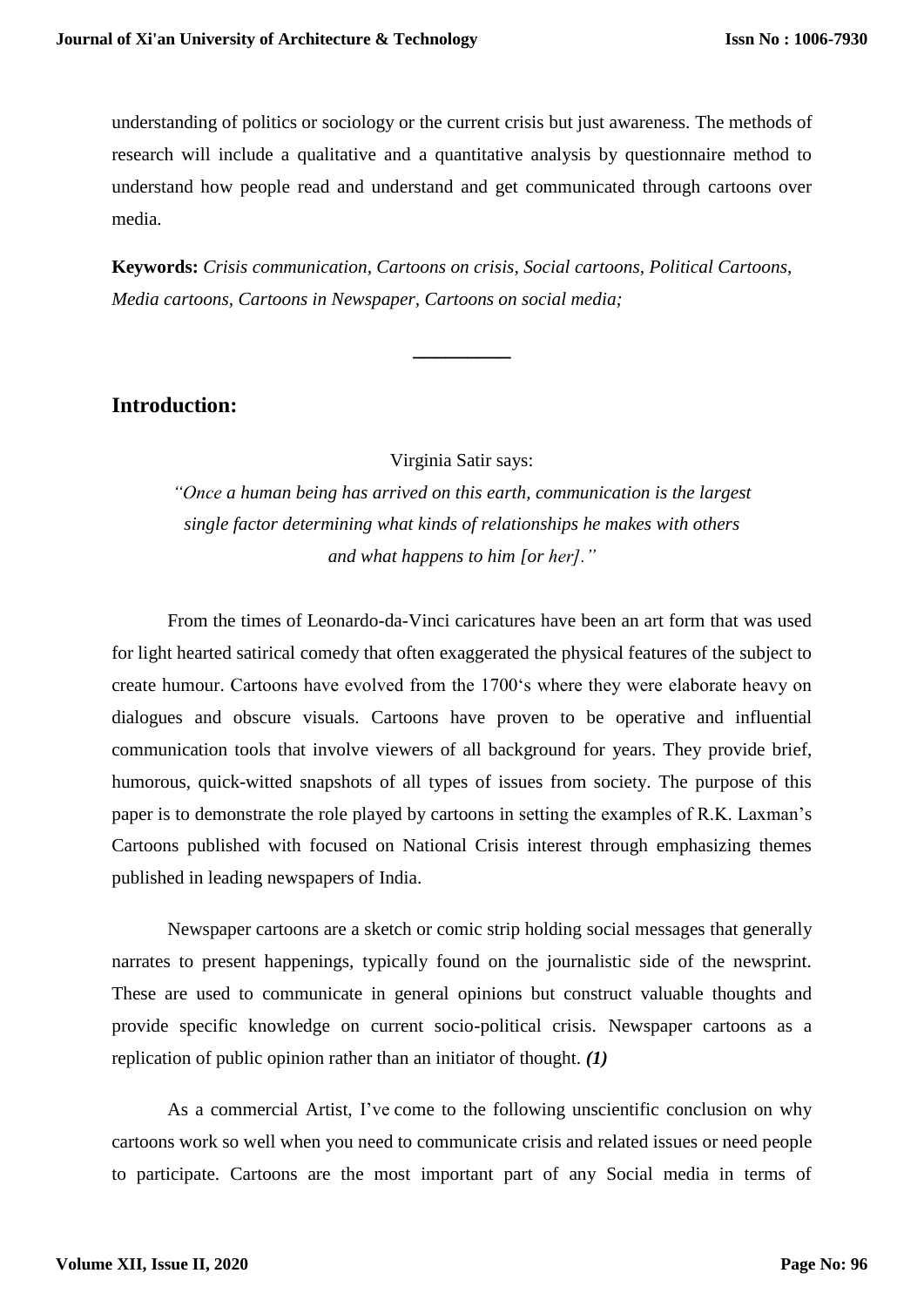Communication in times of Crisis. Cartoons are always been effective over any other communication medium and the strong means of communication. The growing influence of the visual media in contemporary society is a paradigm shift from verbal argumentation to visual argumentation. Visuals can argue as simply and forcefully as their verbal counterparts. The Anatomy of Cartoons is the blending of caricature and portraiture, which makes them even more explicit as portraiture denotes the characters so that we can recognize who they are; caricature ridicules them, analogy attributes actions to them in a satirical or sarcastic way, and cultural memory is needed to access the reference to the analogies. Visuals are designed to make the reader think not only about the event or the people being portrayed but also about the message being communicated. This means visuals have the ability to stretch the truth beyond caricature or mere amusement.

Cartoons for any newspaper or Social Media are indispensible. It is a visual medium that engages the audience, helps them understand and interpret the political, social and economic scene in the locale, country and the world. The cartoons in India lately have gained much importance and have a raised standing in social Media. Cartoons are mainly inspired by the situations around the cartoonist, what he/she sees and believes are portrayed through the sketch he/she creates. Apart from a great sense of humour, a cartoonist is required to understand the situation around and make a commentary on the situation. A cartoonist tracks the stories of the day and makes his cartoon accordingly. Cartoons are often slapstick and exaggerated, yet aim at making a realistic appeal. Cartoons have been around much longer than newspapers themselves. Cartoons are visual strategies to make a point in small spaces. Cartoons are a reflection of society and provide for a point of view to the people reading it. Cartoons are considered as harmless, while in reality they can unleash a revolution, be it from a positive perspective like in the case of R.K.Laxman's Common man or in a very negative way in case of the Jyllands Posten cartoon of Prophet Muhammed.

## **R. K. Laxman's common man and Effective Communication:**

Since there is no law to implicate cartoonists for their expression of ideas, the power of censorship is vested with the artist himself. On the other hand the Common Man, a symbol of all this the Indian common man goes through has created a cult following for the man and his maker. R K Laxman, a political/social cartoonist has brought in the woes of the common man to the readers through The Times of India and has brought politicians, bureaucrats and just about everyone to the front page.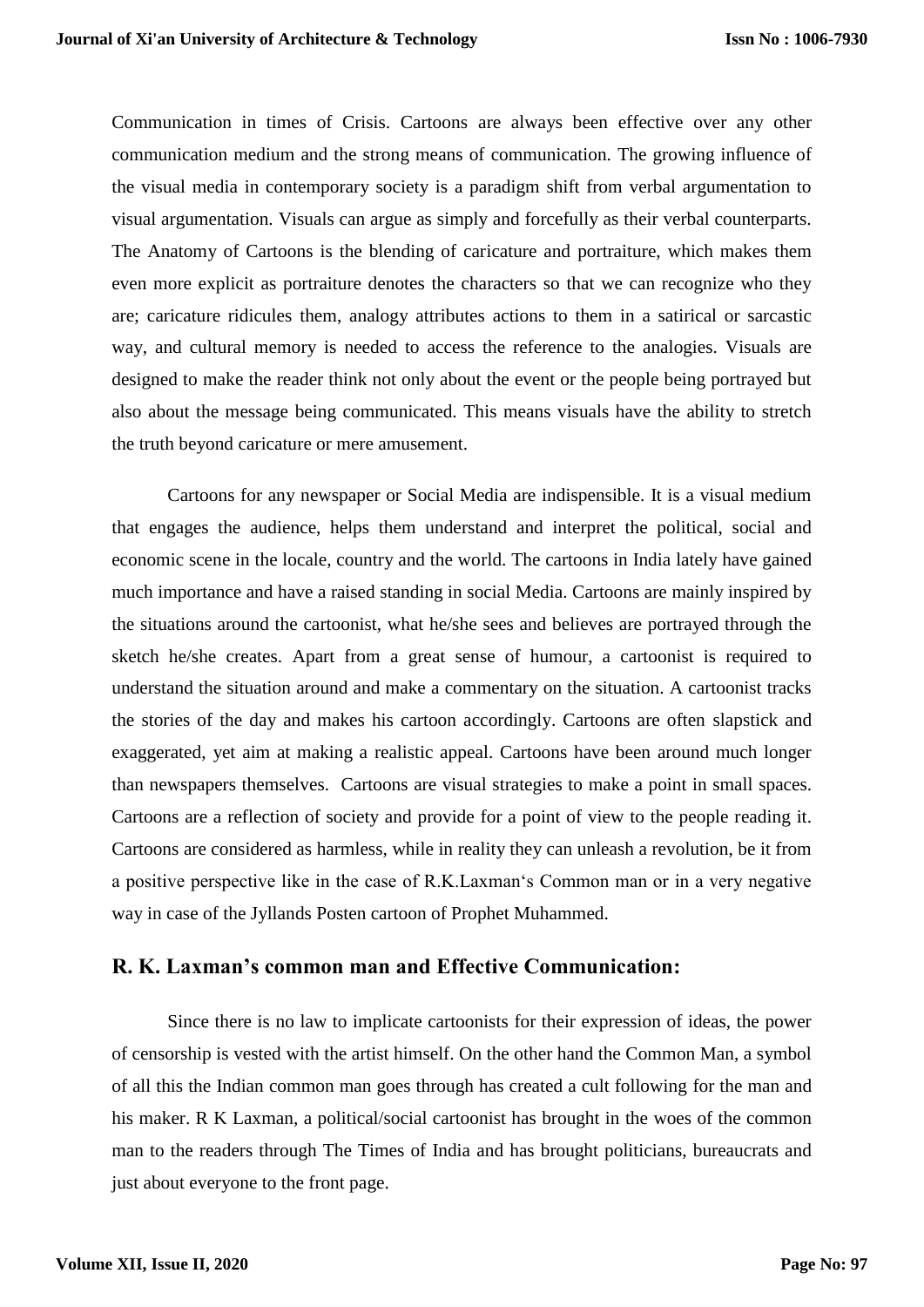

The Common Man, who needs no introduction, has been Laxman's iconic uniqueness. The Common Man represents the Indian everyman. By profile and looks, he's a villager: clad in a tattered checked coat, older, bald, with a white wisp of hair. His glasses are perched on his nose and he's in a permanent state of bewilderment as Indian politicians behave badly, citizens grasp for power and the country stumbles toward modernization. He is nonviolent, and he is silent. Laxman as a humorist and a comic artist gives you your icon for Everyman, an icon of universal

identification and simplicity—the main causes of our childhood fascination with cartoons. Common Man assumed the vacuum into which one's social identity and awareness are manifested. *(2)*

Ritu Khanduri, an academic who writes about the impact of political cartoons on Indian history is one of those Indians who looked forward to Laxman's "You Said It" cartoon strip. "His cartoons were a snapshot of the most important event of the day. It summarized, without necessarily taking sides, what the burning issue was. Laxman would capture it in his brush strokes in a way that was captivating and that allowed you to then navigate the finer details of the news through the prose of the newspaper."

In Laxman's cartoons, The Common Man never speaks. Silently, he allows readers to witness the messy business of democracy up close, by bringing them into government offices, along the campaign trail of ethically-challenged political candidates and even into people's homes. "Through [The Common Man's] witnessing, we the reader also witness democracy in action, how the bureaucracy works, why democracy fails, what are the challenges for a developmental agenda for a new democracy," Khanduri says. "The Common Man sees Crisis in action through all these spaces."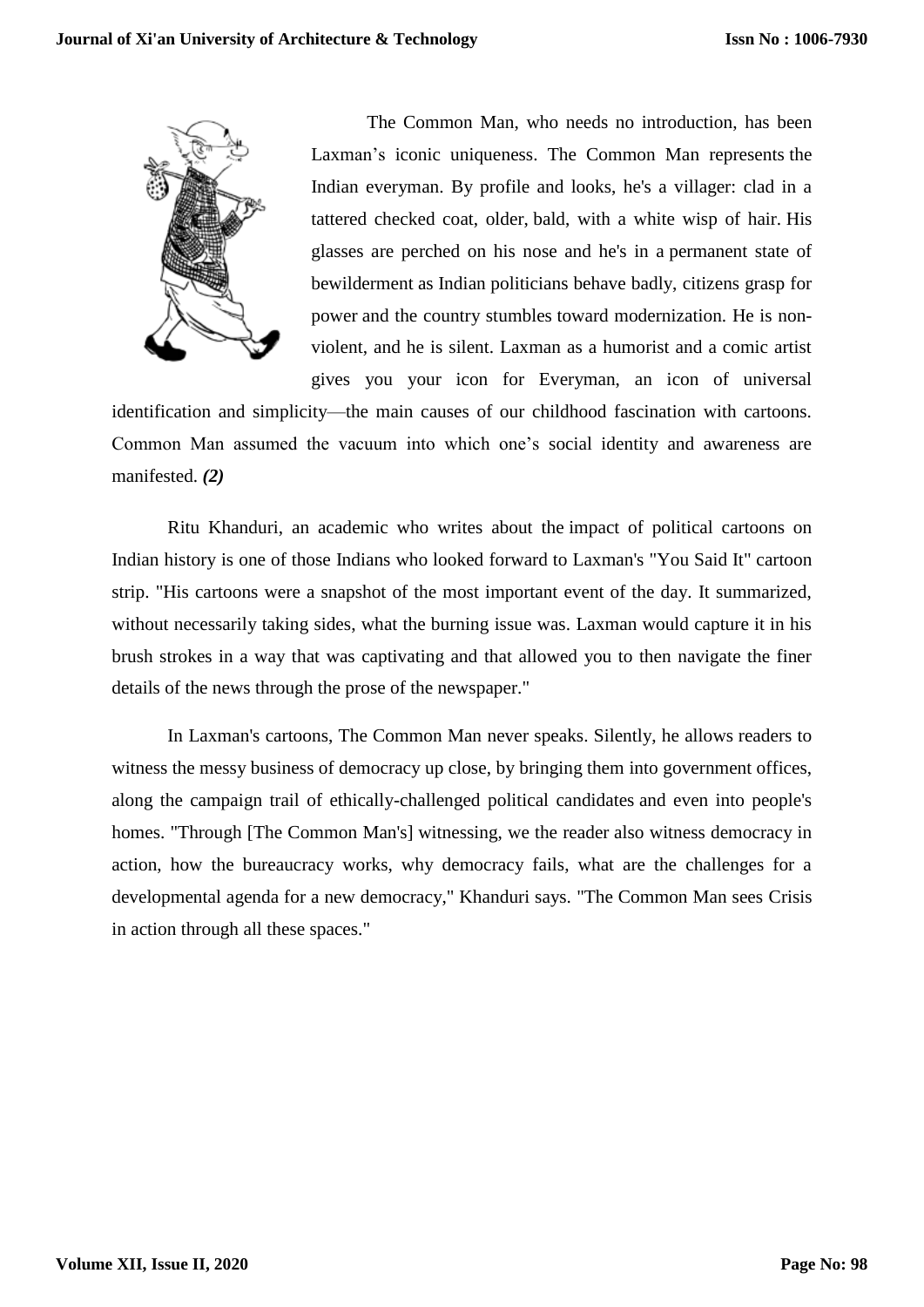Laxman started drawing cartoons in 1947, the year India won its independence from Britain. Collectively, his cartoons serve as a satirical chronicle of the first six decades of postcolonial India. Among Laxman's favorite punching bags was modernization plans dreamed up by successive Indian leaders.



"[Laxman] would puncture their aspirations and the way that development was modelled and show the disparity between rich and poor," Khanduri says. India's first Prime Minister, Jawaharlal Nehru, had a plan for a national airline. "Whereas if you go to the villages, the vast majority were still struggling with more archaic forms of transportation, like the bullock cart. So there's this gap between what is aspired for and what is actually happening at the ground level." Khanduri says Laxman's cartoons animated this gap and constantly asked the question: Who is modernization for and can all participate and have equal access to this modernization.



April 01, 1960 Credit: Courtesy Ritu Khanduri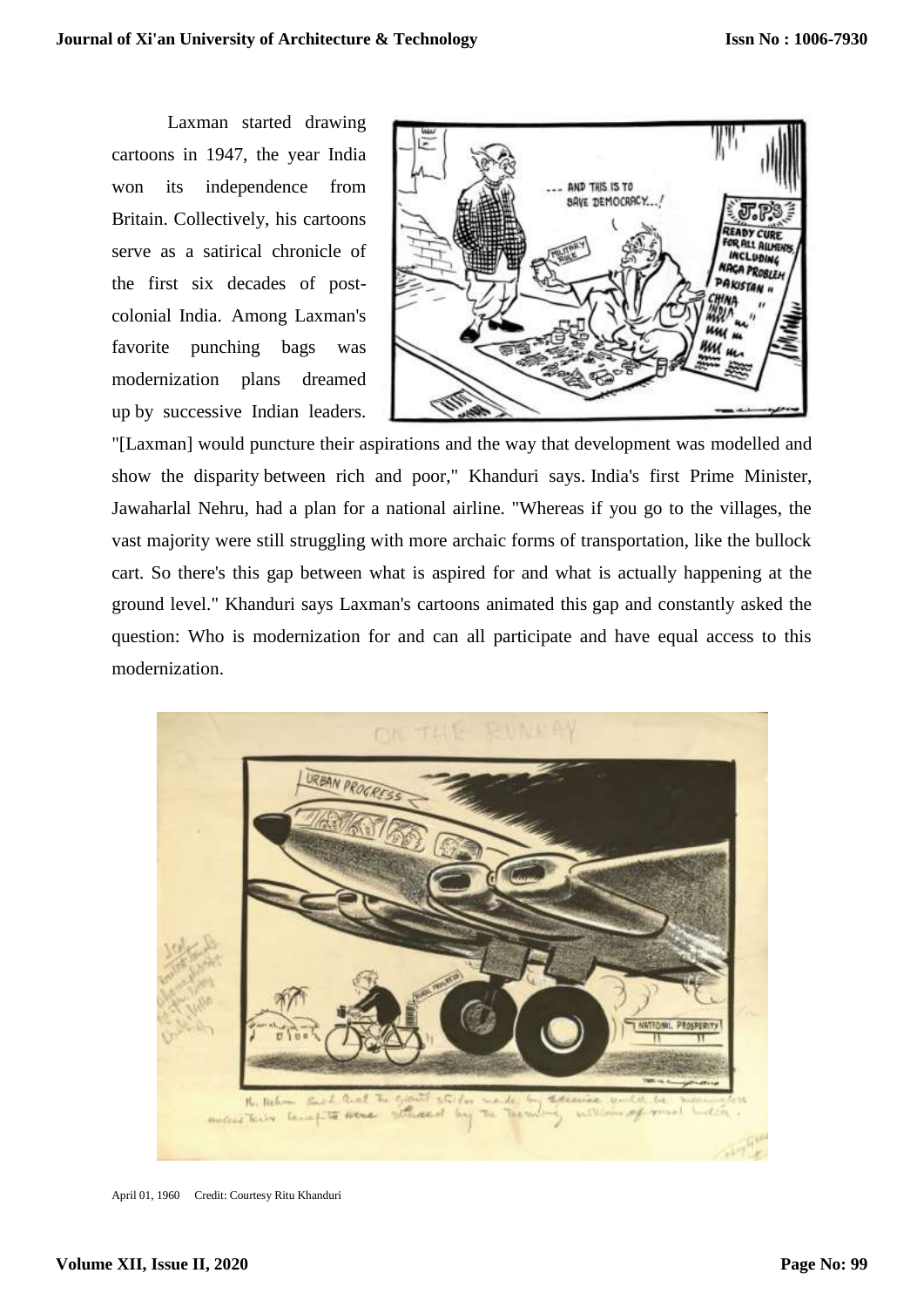

November 1985. Laxman drew this cartoon after the Nehru Science Centre in Mumbai was opened to the public by then-Prime Minister Rajiv.

"It's not to say that he was against development, but he wanted to show how experts were always failing because they were working at the level of policy and not seeing how policy actually manifests itself at the ground level," Khanduri says. *(3)*

## **Cartoons communicate better than text…**

Cartoons are an ideal medium to reach a really wide public. Often public service communications will contain cartoons to illustrate their message, or to underline the written content of the message, just to ensure that those who are either illiterate or non-native speaking will grasp the meaning. The message is conveyed in seconds and without the need for a lengthy explanation. Conversely, if you have a message you need to convey with words, cartoons help to emphasise your message. They are increasingly being used in school text books for this very reason.

To meet the research problems and questions, the data was collected from two departments of Tilak Maharashtra Vidyapeeth i.e. Dept of Journalism & Mass Comm, and Digital arts with 120 students in total. The study used quantitative and qualitative methods. The investigation was based on the explanation of the sign system drawing on the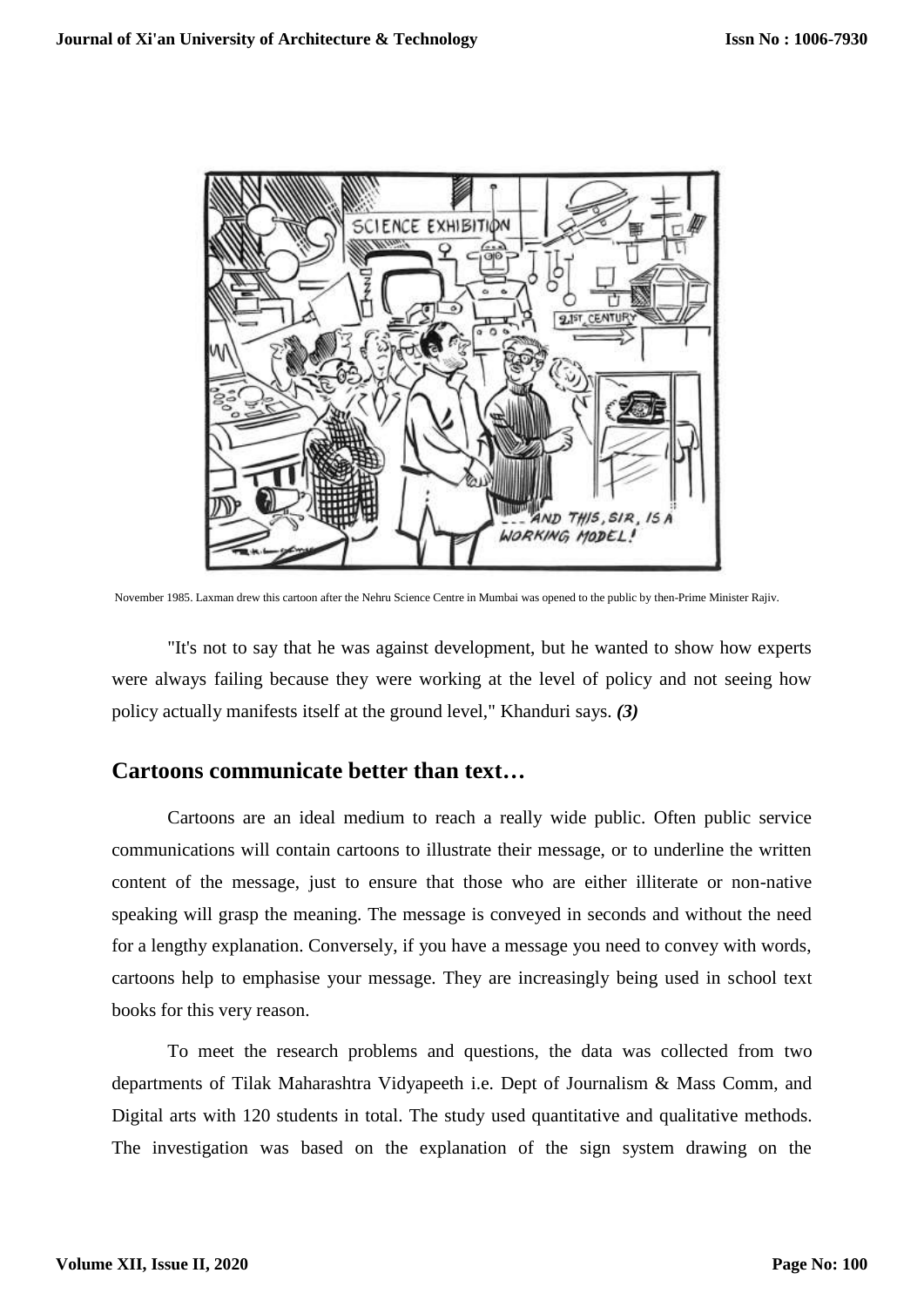connotation and denotations features of the cartoons. A content analysis method was used to find out cartoon themes into topical themes reflecting current happenings.

The cartoons taken from leading newspapers of India, namely: Times of India, Hindu, and Deccan Herald etc. For the purpose of understanding six cartoons were nominated and examined.

For the classroom test, I made two groups of the students with 80 numbers each. Above six cartoons had been distributed to one group and the descriptive passages with approx. 350 words of text of same situation were given to another group of students. Then asked the students to answer some questions about those six cartoons and the passages randomly.

### **Finding:**

I found that cartoons not only helped college students remember and understand the Crisis in society more than hundreds of word passages explaining those situations. *Main finding was, the Cartoons are more memorable and understandable than text.* Cartoons helped college students learn better and remember longer than the same information in a word passages. Students who'd seen *only* the cartoons remembered 71 percent more than those who'd read the text only. Students who'd seen the cartoons *only* can increase recall and understanding significantly and were able to explain the depicted situation in well manner.



#### **Cartoons published in various newspaper:**

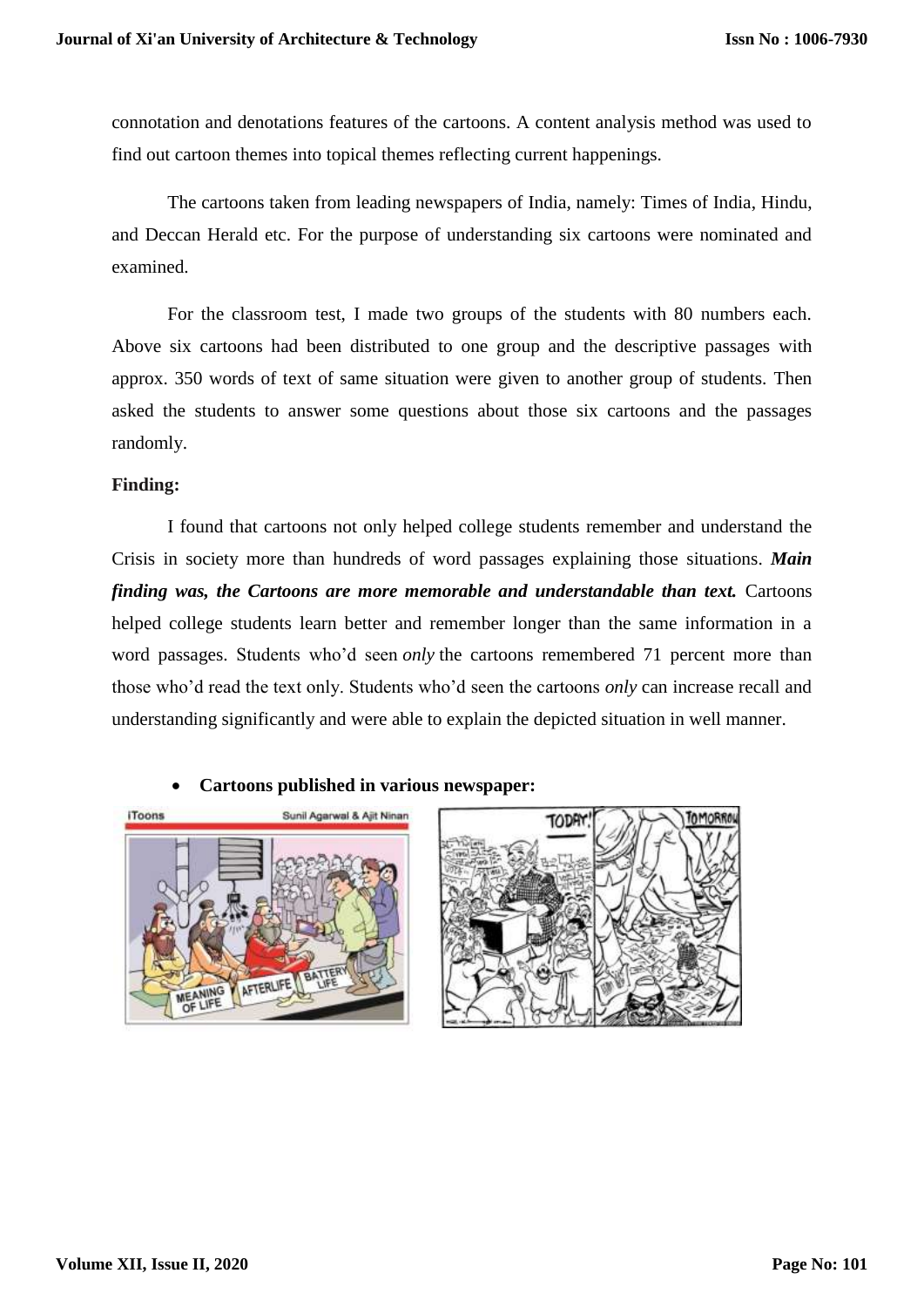

## **Conclude:**

Communication through CARTOONS in times of Crisis becomes more powerful than any other tool. As in conclusion, there are some of the findings as follows: Cartoons make difficult and more boring ideas more interesting and understandable. Cartoons encourage people to participate. A cartoon has the power to make something big and powerful into something small and manageable. This is important if you are trying to communicate something that people find scary or unpleasant. Cartoons stand out in a stream of text, photos and videos. Cartoons and comics are usually much faster to produce than video or other more production heavy visuals – this means they can become part of an extended, constantly changing communication effort. Cartoons are also flexible; you can add real people from the society as characters without scheduling a video or photography session with people.